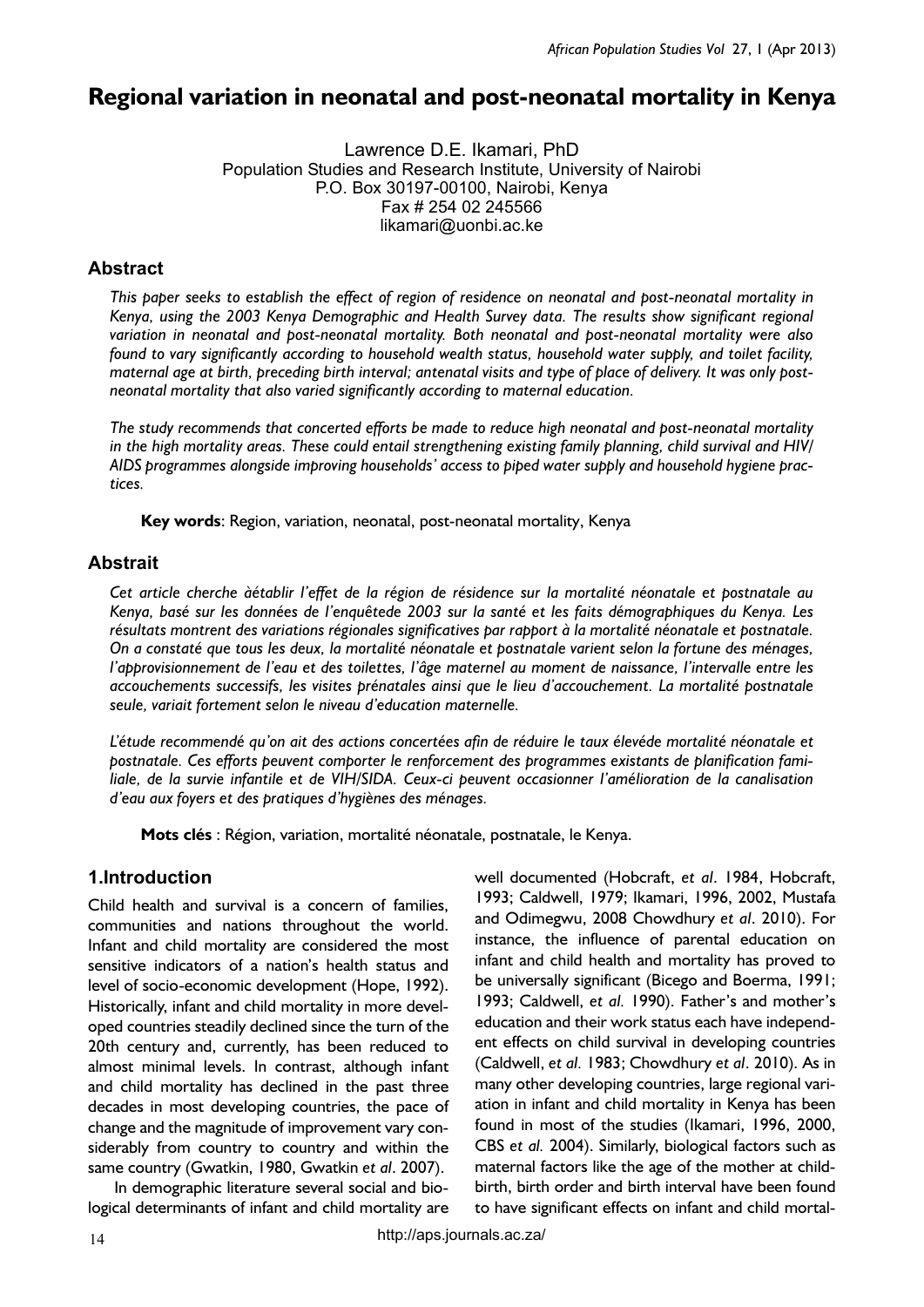ity (Ikamari, 1996, 2000). The risk of dying during early childhood is also affected by the survival status of the preceding sibling (Zenger, 1993; Ikamari, 2000). Moreover, some studies found correlation in deaths of infants within a family (Ikamari, 2000; Curtis, *et al*. 1993; Das Gupta, 1990, Zenger, 1993).

Early childhood mortality in Kenya, as in many developing countries, is still high. In 2003, infant mortality was estimated at 77 deaths per thousand live births; 43 per cent of these deaths occurred during the neonatal period and 57 percent in the postneonatal period (CBS *et al*., 2004). Research on social determinants of neonatal and post-neonatal mortality is scant. Most studies have focused on infant mortality and child mortality. This has resulted in little understanding of the social determinants of neonatal and post-neonatal mortality in the country. For example, it is not known whether there are significant regional variations in neonatal and post-neonatal mortality in the country. If there are, do they remain statistically significant in the presence of other social and biological determinants of early childhood mortality? This study seeks to contribute to filling this gap in knowledge. The study will primarily focus on establishing the effect of region of residence on neonatal and post-neonatal mortality since many recent studies indicate substantial regional variation in many demographic phenomena in Kenya (CBS *et al*. 2004; Ikamari, 1996, Brockerhoff and Hewett, 1998).

# **3.Literature review and theoretical framework**

In Kenya there are significant socio-economic regional variations and the regions have been impacted differentially by modernisation. There are eight provinces in Kenya, namely Nairobi, Central, Coast, Eastern, Rift Valley, Nyanza, Western and North Eastern. Generally for historical and political reasons, Nairobi, Central and some parts of the Rift Valley province are more economically developed than Coast, Eastern, Nyanza, Western, North Eastern province, and some parts of dry parts of the Rift Valley province. The latter group of provinces are located at the periphery of the capital city Nairobi, which is the seat of government. These regional socio-economic disparities are bound to affect child survival. Children born to mothers residing in more developed provinces are expected to have lower neonatal and post-neonatal mortality risks than their counterparts in less developed provinces.

Furthermore, there are discernible regional cultural variations in Kenya, as one or two ethnic groups predominantly inhabit each of the eight regions. For example, Central Province is predominantly inhabited by the Kikuyu, Coast Province by the Mijekenda, Nyanza by the Luo and Kisii, Western Province by the Luhya, Eastern by Kamba, Embu and Meru, Rift Valley by the Kalenjin, North Eastern by the Somali and Boran, while Nairobi Province is metropolitan.

Each ethnic group has its own socio-cultural ideologies about childbearing, health seeking behaviour, feeding practices and child health. These ideologies are composed of norms, beliefs and values as well as practices. It is likely that each cultural group may stress certain aspects in their reproductive institutions. These group norms, ideals and beliefs have been used to explain ethnic variation in many demographic outcomes (Addai and Trovato, 1999; Arnaldo, 2004). We also expect significant variation in the neonatal and post-neonatal mortality across the regions of Kenya due to the cultural differences.

Kenya is located in East Africa and lies between longitudes 34° and 42° East and between latitudes of 4° 21' North and 4° 28' South. It is a medium-sized country with a land area of 528,647 square kilometres. It has common borders with Ethiopia and Sudan to the north, Somalia to the north east, Tanzania to the south, Uganda and Lake Victoria to the west. To the east, it has a coastline on the Indian Ocean. Administratively, Kenya is divided into eight regions known as provinces. These are: Nairobi, Central, Coast, Eastern, Rift Valley, Nyanza, Western and North Eastern.

Kenya may be divided into five major ecological/ agricultural zones. These zones are: the Lake Victoria Basin, the Central rift and associated highlands, the northern, north-eastern, southern semi-arid and arid areas, the eastern plateau, and the coastal zone (Ominde, 1984: 1-5). The Lake Victoria Basin covers the Western and Nyanza provinces, and the western parts of the Rift Valley province. The elevation of this zone varies from 1,128 metres around Lake Victoria to over 1,524 metres along the Rift Valley. In this zone the annual rainfall varies from 1,016 to 1778 mm. Temperatures vary between 10° and 32° Celsius. This zone contains some of the most fertile lands in the country and a variety of food and cash crops can be grown, with low risk of crop failure. However, some areas surrounding the Lake are infested with tsetse fly and mosquitoes. Hence malaria is a common disease in this zone (MPND and UNICEF, 1992: 58).

The Central Rift and associated highlands zone covers the Central province, the eastern parts of the Rift Valley province and the western parts of the Eastern province. Altitude in this zone ranges from 1,829 metres at the floor of the Rift Valley to 5,182 metres at Mt. Kenya. The annual rainfall is between 762 mm and 1,524 mm, the temperatures average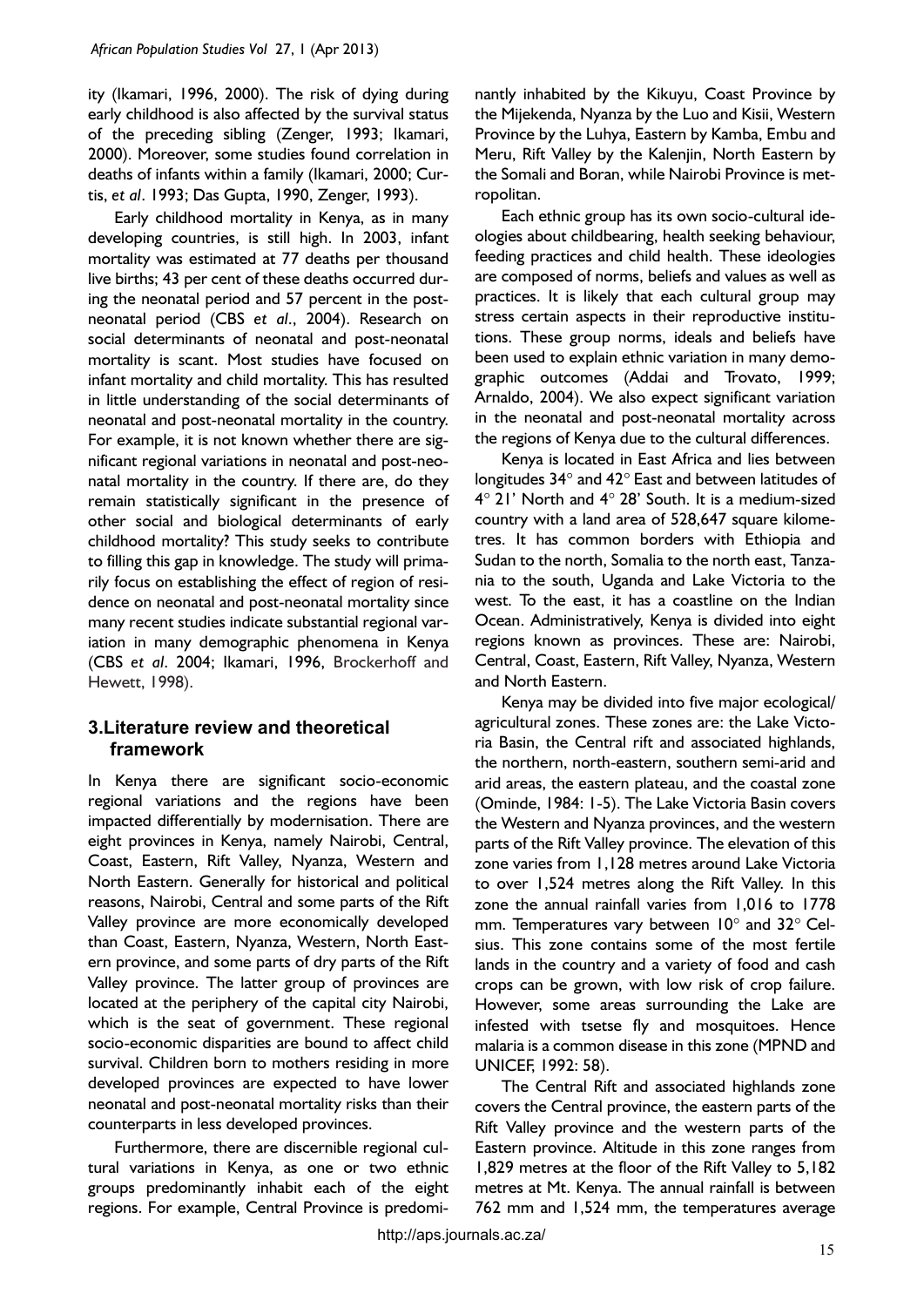17° Celsius and the risk of crop failure is low. The former "White Highlands" <sup>I</sup> fall within the zone. This zone contains rich volcanic soil and has a very high agricultural potential. Due to its high altitude, this zone is generally free from tsetse fly and mosquito infestation; hence malaria is not as common as in the Lake Basin or in the Coastal zone (Ominde, 1988).

The northern, north-eastern and southern semiarid and arid zone cover the entire North/Eastern province, north and southern parts of the Rift Valley province, and north-western parts of the Coast province. This is the largest geographical zone, and is characterised by a vast amount of agriculturally unproductive land. This zone covers about 83 per cent of Kenya's land. The annual rainfall is generally less than 508 mm and the average temperature is 26° Celsius. This is a pastoral area and supports dry bush vegetation.

 The Eastern plateau zone is located in the south-eastern section of Kenya and extends from the eastern boundaries of the highland areas to within 66 km from the coast. This zone has been, historically, highly susceptible to drought. Many areas suffer from tsetse fly infestation, and the area is noted for its grassland plains, sporadic wooded grasslands and semi-desert areas (Ominde, 1988: 4). Rainfall in the zone is scanty and unreliable, averaging between 508 and 762 mm annually. Agriculturally, this zone has low potential and the risk of crop failure is very high (MPND and UNICEF, 1992: 7).

The Coastal zone extends inland from the coastline on the Indian Ocean for about 64 km and is characterised by swampland and coral features. The Zone reaches an elevation of 137 metres. Agriculturally, this zone has both medium and low potential. Some areas receive an average of 900 mm of rainfall annually, and temperatures for the zone average 27° Celsius. This zone also suffers from tsetse fly and mosquito infestation (Ominde, 1988: 4; MPND and UNICEF; 1992: 58). We expect regional variation in neonatal and post-neonatal mortality in Kenya partly due to the above ecological differences.

We have included in this study some other factors indicated in the demographic literature to be closely associated with infant and child mortality in Kenya and elsewhere. These other variables include maternal education, maternal factors such as age, preceding birth interval, health seeking behaviour and household environmental conditions (Bhan, 1994, Bicego and Boerman, 1991, 1993; Merrick, 1985; Lauren *et al*. 2009; Chowdhury *et al*. 2010). We adopt and use the Mosley and Chen Framework (1984) as a guide. This framework represents a complex theoretical paradigm expressed in a simple

way, which helps to identify particular determinants of child health and survival. This framework is based on the proposition that socio-economic factors such as region of residence do not directly affect the outcome variable but rather must operate through proximate variables to affect child survival (1984). In this case, the proximate variables include maternal factors such as maternal age at birth and preceding birth intervals; health seeking behaviour (antenatal visits, place of delivery) and household environmental conditions.

In line with the Chen and Mosley framework, the socio-economic factors are: maternal education, household possessions and place of residence. Maternal factors are maternal age at the time of birth, preceding birth interval; and environmental factors are source of drinking water and toilet facilities. In addition, birth weight is included as a nutritional factor and antenatal care and place of delivery are included as proxies for health seeking behaviour.

We hypothesize that region of residence and each of the other factors discussed above have a significant effect on neonatal and post neonatal mortality. However, we shall examine their effect in the presence of the control variables. If the effects of region of residence are substantially reduced in their presence, then it will be established that the region of residence affects neonatal and post-neonatal mortality through these variables. If its effect is not reduced or is increased instead, it will be established that the region of residence affected neonatal or and post-neonatal mortality independently of these control variables.

# **3. Data and methods**

As indicated earlier, the data for this study is drawn from the 2003 Kenya Demographic and Health Survey (KDHS). The KDHS was conducted to collect data on fertility, marriage, sexual activity, fertility preferences, family planning, maternity history, maternal and child health, information about HIV/ AIDS and other sexually transmitted diseases, information on malaria and use of mosquito nets and domestic violence. The survey was carried out as part of the world-wide DHS program. The surveys covered a national representative sample of women aged 15-49 years. This study focuses on 5949 live births born within five years preceding the survey i.e. between 1998 and 2003 to the sample women.

Mortality data was collected in the maternity history section of the women's questionnaire. The sections had questions about the aggregate childbearing experience of each respondent (woman). For each of the births, more detailed information was col-

1. These were highland areas that were settled by white settlers during the colonial rule in Kenya.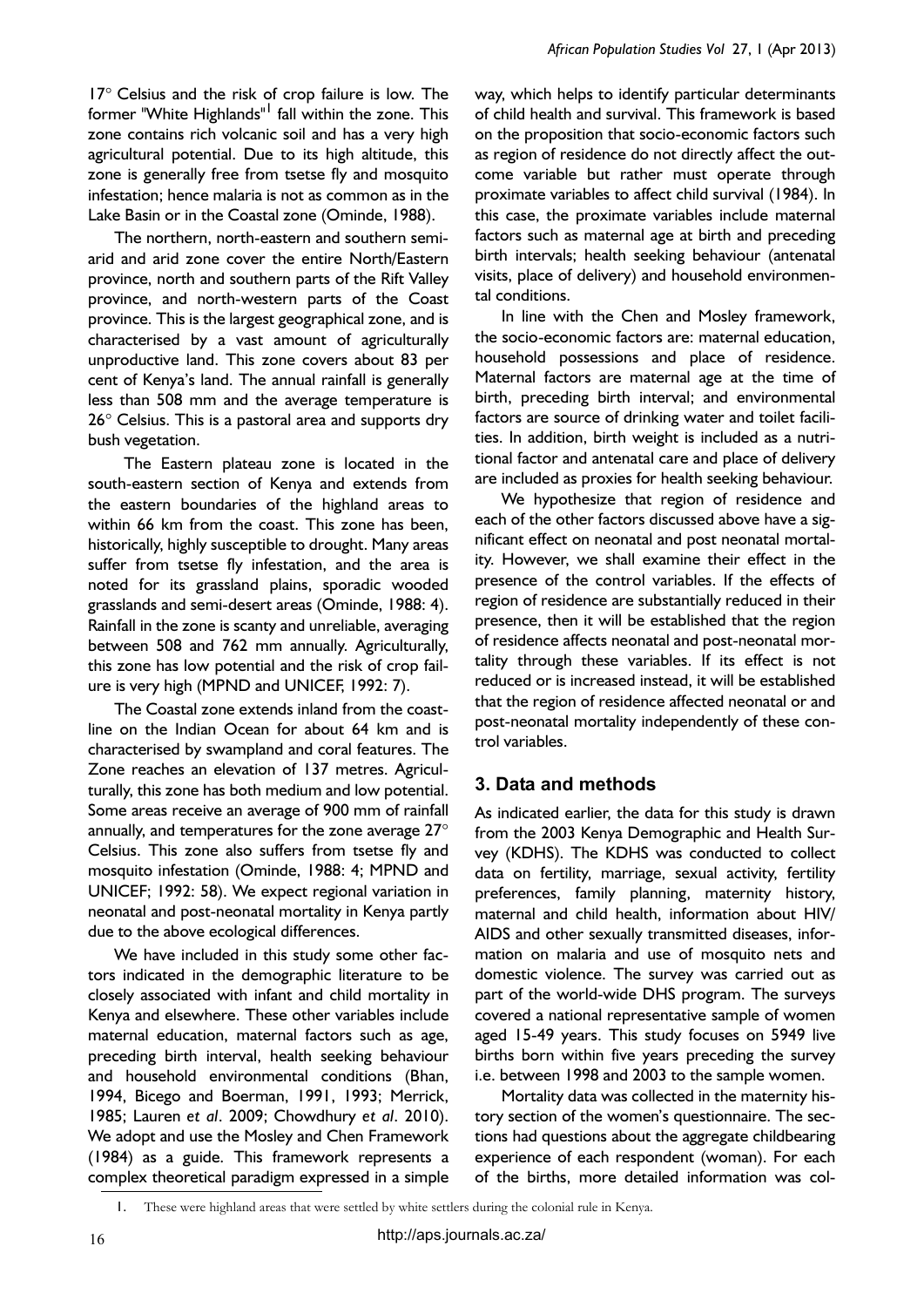lected on the sex, the month and year of birth, survivorship status, and current age if the child was alive, and age at death if the child had died.

The quality of mortality data depends upon the completeness with which births and deaths were reported and recorded, displacement of birth dates and misreporting of the age at death. Assessment done on the quality of the data indicates no major misreporting or underreporting of the birth and deaths (CBS *et al*. 2004). The high quality of the 2003 KDHS data could be due mainly to the effectiveness of the various measures that were put in place during the preparation, the collection and processing of the data. The descriptions and discussions of the measures are found in the 2003 KDHS Kenya Country Report (CBS *et al*. 2004).

It is worthwhile to mention that educational attainment variable was measured as at the time of the survey. As discussed extensively in the demographic literature, there is a problem in principle with the use of educational attainment as a determinant of the child survival if education is attained later than the initiation child bearing. However, in the Kenyan context education is actually attained before the onset of child bearing, at least for most women. It is assumed that the socioeconomic and environmental conditions of the families remained more or less the same during the five years period before the survey. Therefore, the household conditions when the children were born assumed to be the same as when the data were collected. In addition, the analysis is restricted to the births that occurred during five years preceding the 2003 Kenya Demographic and Health Survey.

In Kenya, a large proportion of births occur at home and it is difficult to obtain the exact birth weights of these babies. In the 2003 KDHS, respondents who had a live birth in the preceding five years were asked to indicate whether in their assessment the baby was very large, large, medium, small or very small at the time of the birth. This is clearly far from a birth weight, but it would be meaningful if the mother herself evaluates her baby as being very large or very small than average. Low birth weight poses greater threat to children born in conditions prevailing in slums or villages of developing countries than to children born in societies with adequate medical services and satisfactory physical and cultural environment (Kimm, 1979). Babies born very big are abnormal babies and their risk of mortality during neonatal period is higher than the normal size born babies (Rees *et al*. 1999).

Regular antenatal care is needed to help detect and manage pregnancy related complications and educate women about danger signs, potential complications, and where to seek help. Antenatal care beginning early in the first trimester of pregnancy and continuing on a regular basis is important to the health of both mother and infant. Early antenatal care provides an opportunity to offer preventive care that will benefit the infant as well as the mother such as counselling on hygiene, breastfeeding, nutrition, family planning, tetanus toxoid immunization and iron and foliate supplementation. Antenatal care also benefits treatment of existing diseases that may be aggravated by pregnancy. Antenatal care helps prevent complications during pregnancy and labour. Also, there is a negative association between timing of antenatal care and low birth-weight. If a woman's pregnancy goes to term, she may typically have anywhere from 10 to 14 antenatal visits. In the 2003 KDHS, if the respondent reported antenatal care was taken, then the question regarding the number of visits were also asked.

With regard to place of delivery, for each live birth that a woman may have had during the three years preceding the 2003 KDHS, she was asked to indicate where the delivery took place. It is a fact that deliveries at medical institutions are safer, both for mother and child. Hence, higher child survival rates are expected for these deliveries. The assumption is that mothers who deliver in hospitals will be aware of better child health care practices. In the Kenyan context, these include the importance of breastfeeding, hygiene, nutrition and immunization. Moreover, hospitals are assumed to maintain safe delivery environments, and newborns may have fewer chances of contamination. Hence, children born in health facilities should be better off than children born at home or at any place other than a health facility.

The dependent variable used is neonatal and post-neonatal survival time. It is measured as the duration starting from the infant birth to death. For the purpose of this study, two observation periods have been identified and are modelled separately in analysis: from birth to less than 30 days or zero completed months (neonatal period); and the period between 1 and 12 months (post-neonatal). Live births that survived beyond these observational periods are considered to be right censored. Data analyses are performed using Cox regression (Kleinbaum and Klein, 2005). The use of Cox regression in studying demographic phenomena such as child survival is fairly common in the literature (Bracher and Santow, 1998; Choe *et al*. 2004; Gyimah, 2003, Arnaldo, 2004, Ikamari, 2005).

Model fitting was done stepwise. Five models were fitted for each of the two periods, that is neonatal and post neonatal mortality. Model 1 contains only the region of residence as an explanatory variable. This is due to the importance of the region of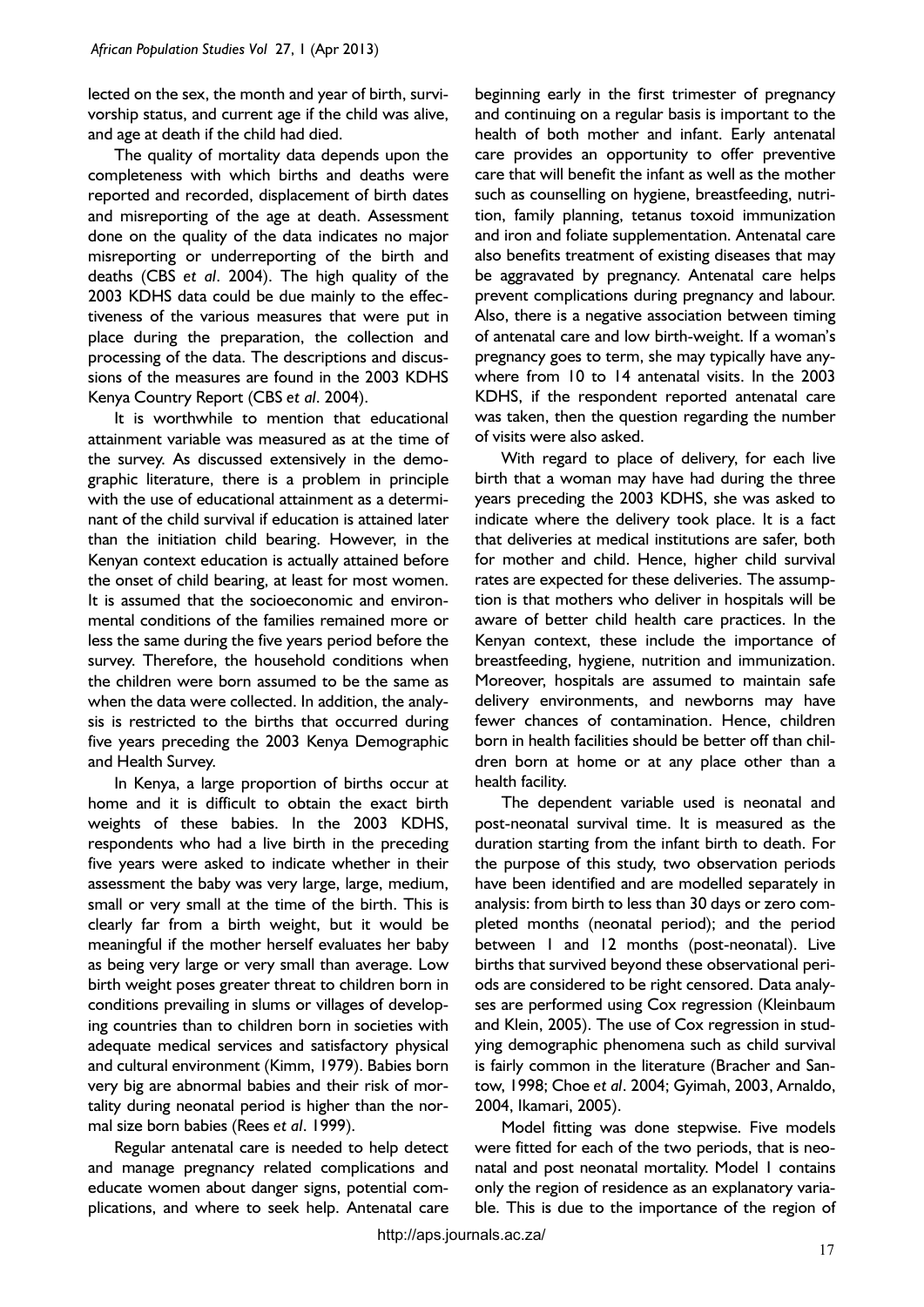residence as portrayed in the literature. Model 2 contains four variables; region of residence, education, type of place of residence and household wealth index. It therefore assessed the relative effect of region of residence in the presence of the controls for socio-economic conditions. Model 3 includes the variables in Model 2 plus source of drinking water and type of toilet facility variables. It assesses the relative effect of region of residence in the presence of the controls for both socio-economic and environmental conditions of the household. Model 4 contains all the variables included in Model 3 plus maternal age, birth weight of the child and preceding birth interval. Model 5 is the full model that includes all the covariates. It includes the variables in Model 4 plus pre natal visits and place of delivery. In summary the models described above are as follows:

Model 1: Region of residence

Model 2: Model  $1+$  maternal education  $+$  type of place of residence  $+$  wealth index

Model 3: Model  $2 +$  Source of drinking water  $+$  toilet facility

Model 4: Model  $3 +$  maternal age at birth + birth weight + preceding birth interval

Model 5: Model 4 + Antenatal visits + place of delivery.

We present the results as odds ratios, which represent the relative likelihood of a child with specific characteristics dying during a specified period of infancy in comparison to a child in the reference group. The odds ratio of the reference group is one (1.00). If the odds ratio of a given category is greater than 1.00, it indicates increased the likelihood of having a death compared to the reference group; when the odds ratio is less than one (1.00), it indicates a lower risk of having a death compared to the reference group. In the analysis a variable will be reported as having a significant effect if its effect on the risk a child death is statistically significant at least at the 5 per cent level of significance.

Before the analysis whose results are reported here was carried out, a test of the violation of the proportionality assumption was carried out on the data using the selected study variables. The analysis performed, using the log-log plots and the scaled Schoenfeld residuals, did not show any evidence of violation of the assumption by any of the study variables.

#### **4. Results**

Table 1 shows the results of the hazard model analysis in relation to neonatal mortality. The results are shown in the form of hazard risk ratios and the significance level. In Model 1, it is evident that children living in Nyanza ( $OR = 1.62$ ,  $p < 0.00$ ) and North Eastern (OR= 1.44,  $p$  < 0.05) have significantly higher neonatal mortality risk compared to the children living in Nairobi province (Reference). However, children living in Central province have a lower neonatal mortality risk (OR=  $0.71$ ,  $p < 0.05$ ) compared to children living in Nairobi Province. Children living in all other provinces have more or less the same neonatal mortality risk as those living in Nairobi province.

When education, the type of place of residence and household wealth index variables are included in the model (See Model 2), neonatal mortality risk difference between children living in Central province and those living in Nairobi increased ( $OR = 0.66$ , p < 0.05) indicating that the difference in the levels of education, the type of place of residence and wealth index mask the large difference in the neonatal mortality risk between children living in Nairobi and those living in Central province. The neonatal mortality risk among children living in Nyanza province is slightly reduced (OR= 1.45,  $p < 0.00$ ) while the mortality risk difference among children living in North Eastern province disappears. With regard to education, children born to women with at least secondary education had a significantly lower neonatal mortality risk (OR=  $0.59$ ,  $p < 0.00$ ) compared to children whose mothers had no education. The neonatal mortality risk among children whose mothers had primary education was more or less the same as that for children whose mothers have no education. Both the type of place of residence and household wealth index has no significant net effect on neonatal mortality.

In Model 3, when the source of drinking water and type of toilet facility variables are included, children living in households without piped water supply (Well,  $OR=1.26$ ,  $p < 0.05$ ) have significantly higher neonatal mortality risk compared to children living in households with piped water supply. As expected, children living in households with plush toilet facility have significantly lower neonatal mortality risk  $(OR = 0.78, p < 0.05)$  compared to children living in households that have no toilet facility or have a pit toilet. Including these two variables in the model has the effect of lowering the neonatal mortality risk among children living in Central, Nyanza and Rift Valley provinces compared to the children living in Nairobi province. These results suggest that the observed difference in the neonatal mortality between each of these provinces and Nairobi province is partly due to the differences in access to piped water supply and household environmental conditions measured in terms of type of household toilet facility.

In Model 4, it is clear that maternal age at birth,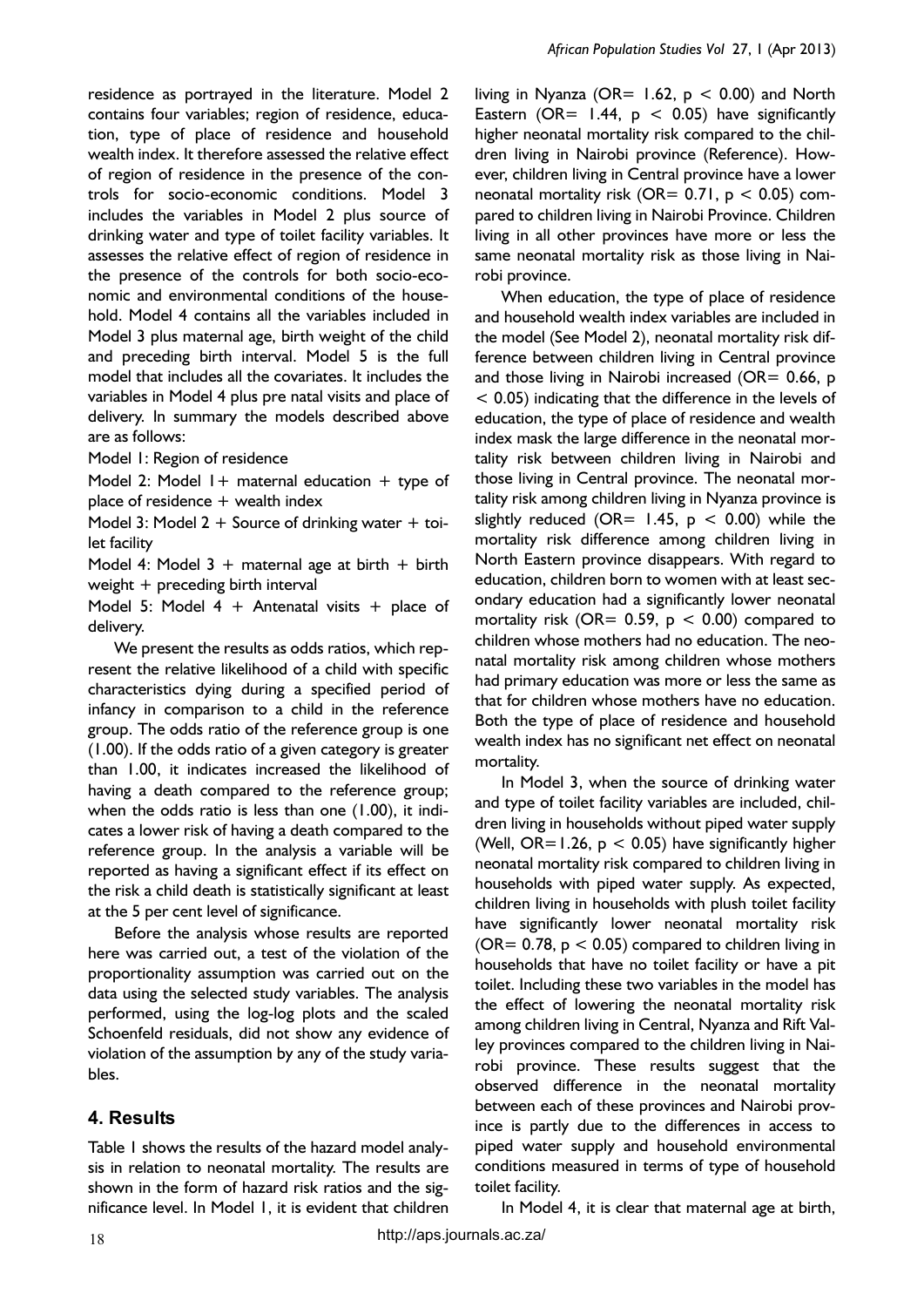baby weight at birth and the preceding birth interval each have a significant net effect on neonatal mortality. Maternal age of at least 35 years is associated with an elevated neonatal mortality risk. However, unexpectedly, the neonatal mortality risk is significantly lower among babies whose birth weight was considered by their mothers as being small (OR= 0.71, p< 0.05). Similarly, first born children and children with a preceding birth interval of at least 18 months had significantly lower neonatal mortality risk compared to children whose preceding birth interval was less than 18 months.

In Model 5, it was apparent that utilisation of antenatal care and the type of place of delivery each had a significant net effect on neonatal mortality. Children whose mothers had received modern antenatal care (clinic visits) had lower mortality risk compared to the children whose mothers did not make any antenatal clinic visits. The results indicate that the neonatal mortality risks declined with the number of clinic visits made. For instance, making at least 4 clinic visits lowered the neonatal mortality risk by 51 per cent. Surprisingly, children delivered in a public health facility had a higher neonatal mortality risk (OR= 1.45,  $p < 0.01$ ) compared to children delivered at home. The neonatal mortality risks were more or less the same among children delivered in a private health facility and those born at home. Including these two variables in the model has the effect of increasing the effects of region of residence, household wealth index, source of drinking water and maternal age at birth on neonatal mortality risk.

**Table 1** Hazard rate ratios obtained from Proportional Hazard Model for Predicting Neonatal Mortality, KDHS 2003

| <b>Covariates</b>          | Model I  | Model 2   | Model 3  | Model 4   | Model 5   |
|----------------------------|----------|-----------|----------|-----------|-----------|
| <b>Region of Residence</b> |          |           |          |           |           |
| Nairobi (RC)               | 1.00     | 1.00      | 1.00     | 1.00      | 1.00      |
| Central                    | $0.71*$  | $0.66*$   | $0.56**$ | $0.55***$ | $0.51***$ |
| Coast                      | 1.02     | 0.86      | $0.76*$  | 0.79      | 0.84      |
| Eastern                    | 0.84     | $0.72*$   | $0.58**$ | $0.61**$  | $0.52**$  |
| Nyanza                     | $1.62**$ | $1.45***$ | 1.16     | 1.16      | $1.51**$  |
| <b>Rift Valley</b>         | 0.93     | 0.81      | $0.65**$ | $0.59**$  | $0.71*$   |
| Western                    | 1.18     | 1.04      | 0.81     | $0.77*$   | 0.78      |
| North Eastern              | $1.44*$  | 1.11      | 0.88     | 0.97      | 0.86      |
| Level of education         |          |           |          |           |           |
| No education (RC)          |          | 1.00      | 1.00     | 1.00      | 1.00      |
| Primary                    |          | 0.94      | 0.93     | 1.13      | 1.10      |
| At least secondary         |          | $0.59**$  | $0.61**$ | 0.79      | 0.96      |
| Type of place of residence |          |           |          |           |           |
| Urban(RC)                  |          | 1.00      | 1.00     | 1.00      | 1.00      |
| Rural                      |          | 0.96      | 0.90     | 0.88      | 0.79      |
| Household wealth Index     |          |           |          |           |           |
| Poor (RC)                  |          | 1.00      | 1.00     | 1.00      | 1.00      |
| Middle                     |          | 1.11      | 1.13     | 1.15      | $0.47**$  |
| Rich                       |          | 0.96      | 1.00     | 1.02      | $0.68**$  |
| Source of drinking water   |          |           |          |           |           |
| Piped (RC)                 |          |           | 1.00     | 1.00      | 1.00      |
| Well                       |          |           | $1.26*$  | $1.26*$   | $1.34*$   |
| <b>Other Sources</b>       |          |           | $1.29*$  | $1.30*$   | $1.34*$   |
| <b>Toilet facility</b>     |          |           |          |           |           |
| No toilet (RC)             |          |           | 1.00     | 1.00      | 1.00      |
| Pit toilet                 |          |           | 1.02     | 1.04      | 0.89      |
| Flush toilet               |          |           | $0.78**$ | $0.68**$  | $0.51**$  |
| Maternal age at birth      |          |           |          |           |           |
| 20 years (RC)              |          |           |          | 1.00      | 1.00      |
| 20-34 years                |          |           |          | 1.05      | $1.42*$   |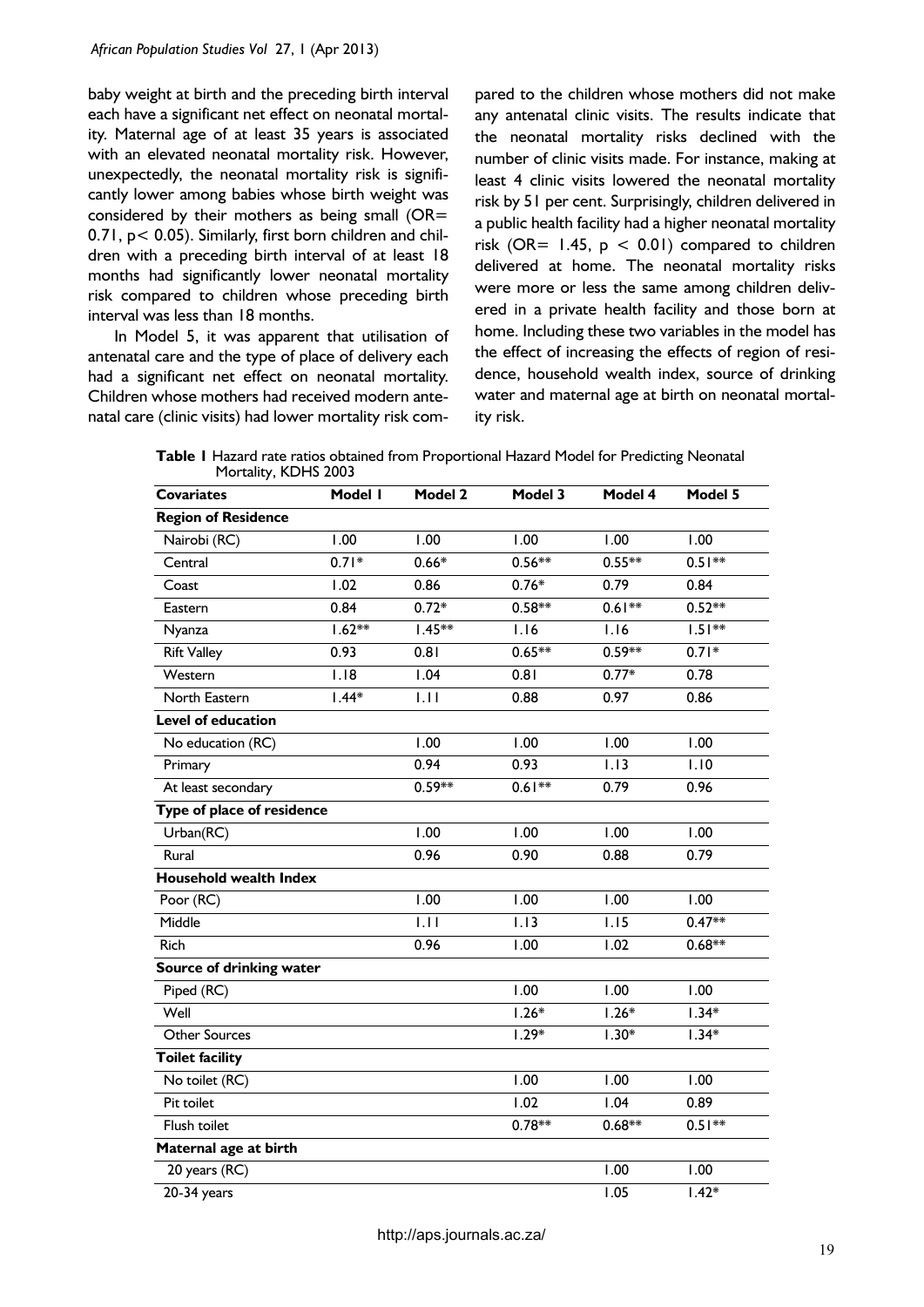| $35$ years $+$                  |      |      |      | $1.40**$  | $1.68**$  |
|---------------------------------|------|------|------|-----------|-----------|
| <b>Birth weight</b>             |      |      |      |           |           |
| Average (RC)                    |      |      |      | 1.00      | 1.00      |
| Small                           |      |      |      | $0.71***$ | 0.92      |
| <b>Big</b>                      |      |      |      | 1.15      | 0.93      |
| <b>Preceding birth interval</b> |      |      |      |           |           |
| $<$ 18 months (RC)              |      |      |      | 1.00      | 1.00      |
| 18-35 months                    |      |      |      | $0.47***$ | $0.65**$  |
| $35+$ months                    |      |      |      | $0.41***$ | $0.63**$  |
| First born                      |      |      |      | $0.45***$ | $0.57**$  |
| <b>Antenatal care</b>           |      |      |      |           |           |
| No visits                       |      |      |      |           | 1.00      |
| 1-3 visits                      |      |      |      |           | $0.76*$   |
| $4+$                            |      |      |      |           | $0.51***$ |
| Place of delivery               |      |      |      |           |           |
| Home                            |      |      |      |           | 1.00      |
| Public health facility          |      |      |      |           | $1.45**$  |
| Private health facility         |      |      |      |           | 1.01      |
| Sample size                     | 5748 | 5748 | 5748 | 5748      | 5748      |

## **Post-neonatal mortality**

Table 2 presents the results of the hazard models fitted on post neonatal mortality. In model I, it is evident that children living in Nyanza province (OR= 2.77,  $p < 0.00$ ), Western (OR= 1.94,  $p < 0.00$ ) and North Eastern (1.56,  $p < 0.00$ ) had significantly higher post-neonatal mortality risk compared those living in Nairobi. However, children living in Central, Coast, Eastern and Rift Valley provinces had significantly lower post-neonatal mortality risk.

When education, the type of place and household wealth variables are added into the model (Model 2), the post-neonatal mortality risk among children living in Central, Coast, Eastern and Rift Valley provinces increased compared to the children living in Nairobi province. The mortality risk among children living in Nyanza and those living in Western provinces was slightly reduced while the mortality risk difference of living in Eastern province disappears. With regard to education, children born to mothers with at least secondary education had a significantly lower post neonatal mortality risk compared to children whose mothers had no education (OR= 0.47,  $p < 0.00$ ). The mortality risk for children whose mothers had primary education was more or less the same as that of children whose mothers had no education. The type of place of residence had no significant net effect on post-neonatal mortality. Household wealth index had a significant effect on post-neonatal mortality. However, the mortality risk among the children whose mothers belonged to middle household index was significantly

higher (OR=  $1.37$ , p < 0.05).

In Model 3, when the source of drinking water supply and the type of toilet facility are included, mortality risk among children belonging to the households without piped water (Well,  $OR = 1.20$ , p  $<$  0.05), other sources, OR= 1.36, p  $<$  0.05) is significantly higher compared to the mortality risk of children belonging to households with piped water. As expected, children belonging to households that have a flush toilet facility have significantly lower mortality risk ( $OR = 0.76$ ,  $p < 0.05$ ). Including these variables in the model, has the effect of further lowering post-neonatal mortality risk among children living in Central, Coast, Eastern, Rift Valley, Nyanza and Western provinces compared to the children living in Nairobi province. These results suggest that the observed differences in post-neonatal mortality between each of these provinces and Nairobi province is partly due to differences in access to piped water supply and having a toilet facility.

In Model 4, when maternal age at birth, baby weight at birth and the preceding birth interval variables are added, it is evident that only the preceding birth interval has a significant effect on post neonatal mortality. First born children and children with preceding birth intervals of at least 18 months have significantly lower post-neonatal mortality risks.

In Model 5, utilisation of preventive health care services like antenatal care has significant effect on post-neonatal mortality. Children whose mothers had at least four antenatal clinic visits have significantly lower mortality (OR= 0.59,  $p$  < 0.00). Simi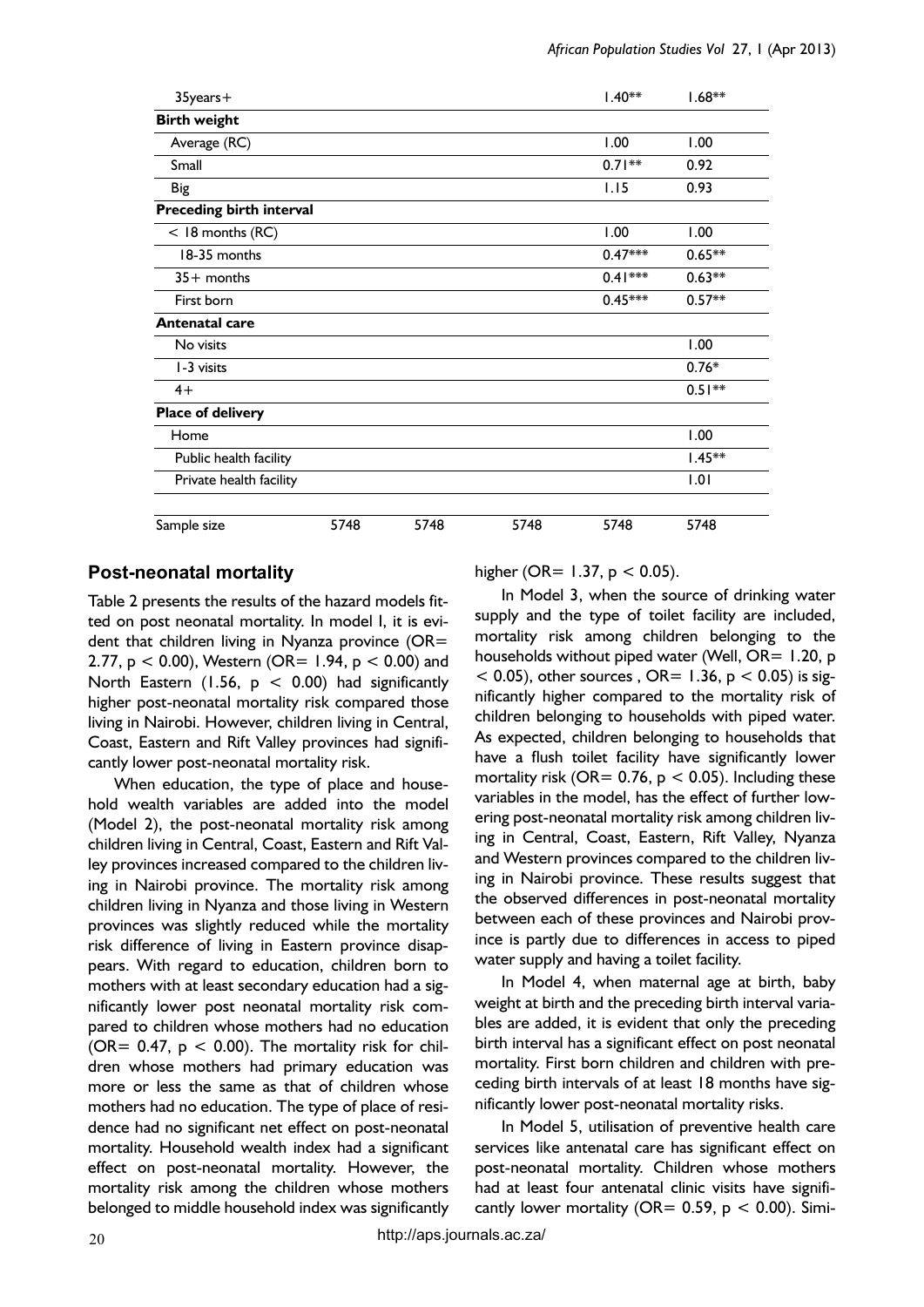larly the type of place of delivery has a significant effect. Again, as in the case of neonatal mortality, children who were delivered at a public health facility have higher post-neonatal mortality ( $OR = 1.52$ ,  $p < 0.00$ ) compared to children delivered at home. Children delivered in private health facilities also have an elevated mortality risk but it is not significant at the 5 per cent (OR=  $1.17$ ,  $p < 0.10$ ). These results are not unique. Similar results have been found in Pakistan (Mohamed; 2003). Including antenatal care and the type of place of delivery in the model has the effect of increasing the effects of region of residence, household wealth index, source of drinking water supply and maternal age at birth on post-neonatal mortality. However, it lowered the effect of the preceding birth interval on post-neonatal mortality.

**Table 2** Hazard rate ratios obtained from Proportional Hazard Model for Predicting Post neonatal Mortality, KDHS 2003

| <b>Covariates</b>               | Model I   | Model 2   | Model 3   | Model 4  | Model 5  |
|---------------------------------|-----------|-----------|-----------|----------|----------|
| <b>Region of residence</b>      |           |           |           |          |          |
| Nairobi (RC)                    | 1.00      | 1.00      | 1.00      | 1.00     | 1.00     |
| Central                         | $0.58**$  | $0.47***$ | $0.43**$  | $0.44**$ | $0.27**$ |
| Coast                           | $0.62*$   | $0.45***$ | $0.42**$  | $0.39**$ | $0.27**$ |
| Eastern                         | $0.69*$   | $0.50**$  | $0.46**$  | $0.46**$ | $0.30**$ |
| Nyanza                          | $2.77***$ | $2.25***$ | $2.00**$  | $1.87**$ | $1.43**$ |
| <b>Rift Valley</b>              | $0.62*$   | $0.48***$ | $0.42**$  | $0.39**$ | $0.25**$ |
| Western                         | $1.94**$  | $1.51**$  | $1.38*$   | $1.24*$  | $0.67*$  |
| North Eastern                   | $1.56**$  | 1.01      | 0.88      | 0.86     | $0.57*$  |
| Level of education              |           |           |           |          |          |
| No education (RC)               |           | 1.00      | 1.00      | 1.00     | 1.00     |
| Primary                         |           | 0.91      | 0.93      | 1.07     | 1.15     |
| At least secondary              |           | $0.42***$ | $0.43***$ | $0.51**$ | $0.60*$  |
| Type of place of residence      |           |           |           |          |          |
| Urban(RC)                       |           | 1.00      | 1.00      | 1.00     | 1.00     |
| Rural                           |           | 0.95      | 0.87      | 0.87     | 0.89     |
| Household wealth Index          |           |           |           |          |          |
| Poor (RC)                       |           | 1.00      | 1.00      | 1.00     | 1.00     |
| Middle                          |           | $1.37*$   | $1.45**$  | $1.49**$ | $0.35**$ |
| Rich                            |           | 0.93      | 1.06      | 1.06     | $0.48**$ |
| Source of drinking water        |           |           |           |          |          |
| Piped (RC)                      |           |           | 1.00      | 1.00     | 1.00     |
| Well                            |           |           | $1.20*$   | 1.08     | $1.65**$ |
| <b>Other Sources</b>            |           |           | $1.36*$   | $1.36**$ | $1.52**$ |
| <b>Toilet facility</b>          |           |           |           |          |          |
| No toilet (RC)                  |           |           | 1.00      | 1.00     | 1.00     |
| Pit toilet                      |           |           | 0.87      | 0.83     | $1.86**$ |
| Flush toilet                    |           |           | $0.78*$   | 0.82     | $1.56**$ |
| Maternal age at birth           |           |           |           |          |          |
| 20 years (RC)                   |           |           |           | 1.00     | 1.00     |
| 20-34 years                     |           |           |           | 0.83     | $1.33**$ |
| 35years+                        |           |           |           | 0.94     | $1.58**$ |
| <b>Birth weight</b>             |           |           |           |          |          |
| Average (RC)                    |           |           |           | 1.00     | 1.00     |
| Small                           |           |           |           | 0.85     | 0.85     |
| <b>Big</b>                      |           |           |           | 0.99     | 0.89     |
| <b>Preceding birth interval</b> |           |           |           |          |          |
| $<$ 18 months (RC)              |           |           |           | 1.00     | 1.00     |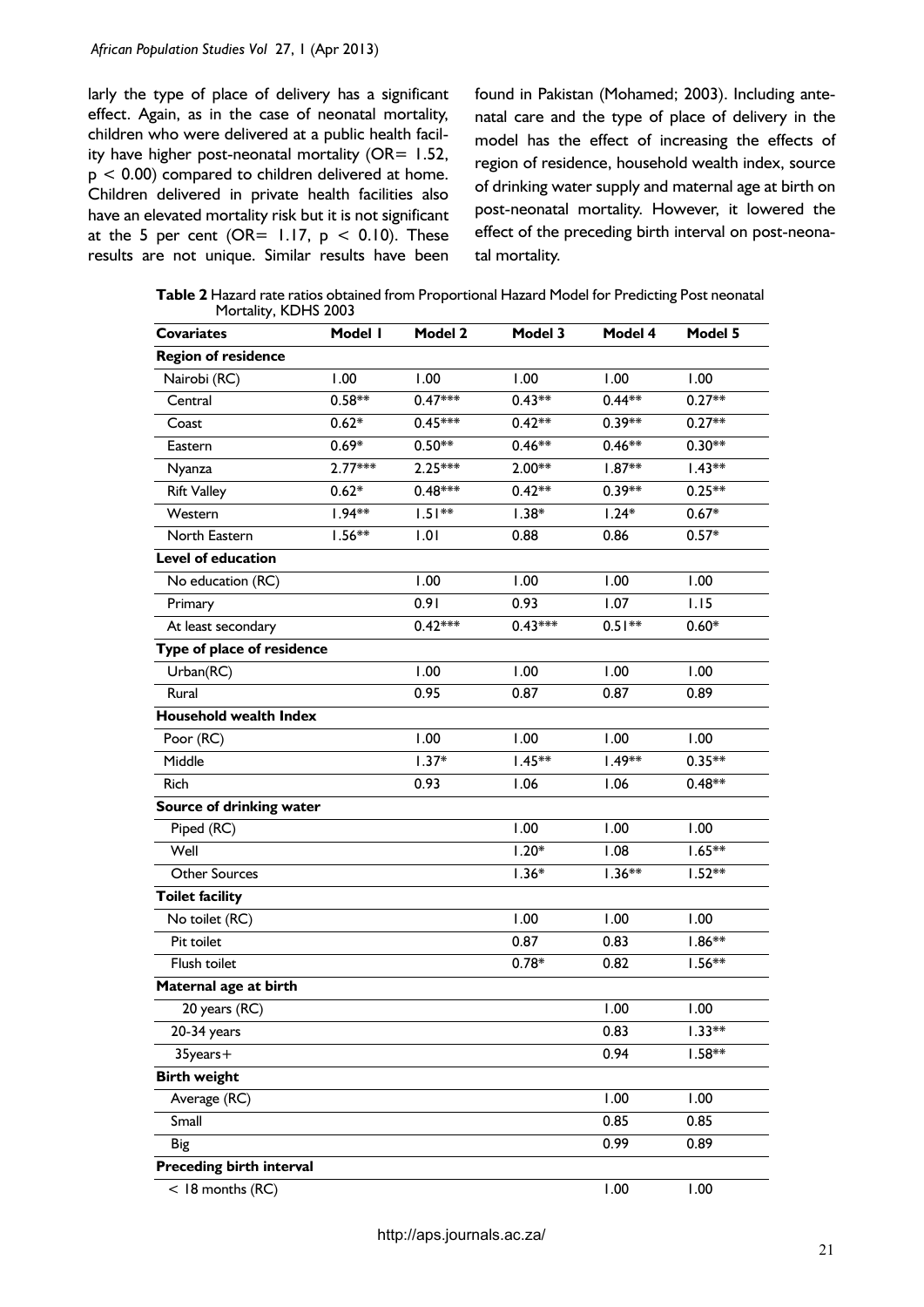| 18-35 months            |      |      |      | $0.59**$  | 0.93     |
|-------------------------|------|------|------|-----------|----------|
| $35+$ months            |      |      |      | $0.52***$ | 0.81     |
| First born              |      |      |      | $0.34***$ | $0.47**$ |
| Antenatal care          |      |      |      |           |          |
| No visits               |      |      |      |           | 1.00     |
| 1-3 visits              |      |      |      |           | $0.65**$ |
| $4+$                    |      |      |      |           | $0.59**$ |
| Place of delivery       |      |      |      |           |          |
| Home                    |      |      |      |           | 1.00     |
| Public health facility  |      |      |      |           | $1.52**$ |
| Private health facility |      |      |      |           | 1.17     |
| Sample size             | 5325 | 5325 | 5325 | 5325      | 5325     |

#### **5. Discussion**

In both bivariate and multivariate results, significant regional variations in neonatal and post-neonatal mortality are evident. The risk of neonatal and postneonatal mortality remained persistently higher in Nyanza province compared to Nairobi province in most of the multivariate models. These results clearly show that region of residence is an important determinant of neonatal and post-neonatal mortality in Kenya. Similar results have been found in some other studies (Brockerhoff and Hewett, 1998; Ikamari, 2000, Otieno and Omollo, 2004; Omariba *et al*. 2008; Mustafa and Odimegwu, 2008). These results could be due to differences in socio-economic and ecological environmental conditions. HIV/ Aids could also be a contributory factor; HIV/AIDs prevalence is higher in Nyanza province than in Nairobi province (CBS *et al*. 2004)

Education of the mother had insignificant net effects on neonatal mortality but a significant net effect on post-neonatal mortality. As expected, children born to mothers with at least secondary education had a significantly lower post neonatal mortality risk (**Model 5**). This result is consistent with results found in many developing countries as indicated earlier. Type of place of residence does not have significant net effects on both neonatal and post-neonatal mortality. Household wealth index also had significant net effects on both neonatal and post-neonatal mortality. Generally, children belonging to wealthy households had a lower neonatal and post-neonatal mortality risk (**Model 5**).

As expected, both the source of household drinking water and toilet facility had net significant effects on both neonatal and post-neonatal mortality. Children belonging to households without a piped water supply had significant higher risk of neonatal and post-neonatal mortality. Similarly, children belonging to households without a toilet facility experienced higher neonatal and post-neonatal mortality risk compared to the children from households with a toilet facility.

Multivariate results obtained show that the risk of neonatal and post-neonatal mortality appeared to increase with maternal age at birth. For instance, in the case of neonatal mortality, odds of dying among children born to women aged 35 years was 1.68 times higher than those for the children born to women aged under 20 years. The corresponding odds for the post-neonatal mortality were 1.58. These multivariate results do not depict the U shape that often characterises the association between infant mortality and maternal age at birth in much of the demographic literature. However, the bivariate results (not presented here) showed the typical U shaped association.

Birth weight did not have a significant net effect on neonatal mortality. Neither did it have a significant net effect on post-neonatal mortality. However, in the bivariate analyses, underweight (small) children were shown to have elevated neonatal and post-neonatal mortality risks. Preceding birth intervals had strong and significant net effects on neonatal mortality but weak net effects on post-neonatal mortality. In the case of neonatal mortality, the odds of dying decreased with the length of the preceding birth interval. As expected, first born children had a significantly lower net neonatal mortality risk compared to children with a preceding birth interval. This could be due to the advantages that first born children often enjoy, at least during their first year of life. For instance, they have the monopoly of parental attention since they are no other siblings to compete with them for parental, especially maternal, attention and household resources (Ikamari, 2000). However, during the post-neonatal period, the preceding birth interval does not have a significant net effect on the risk of mortality. However, as shown in Model 5, it is only first born children that had significantly lower neonatal and post-neonatal mortality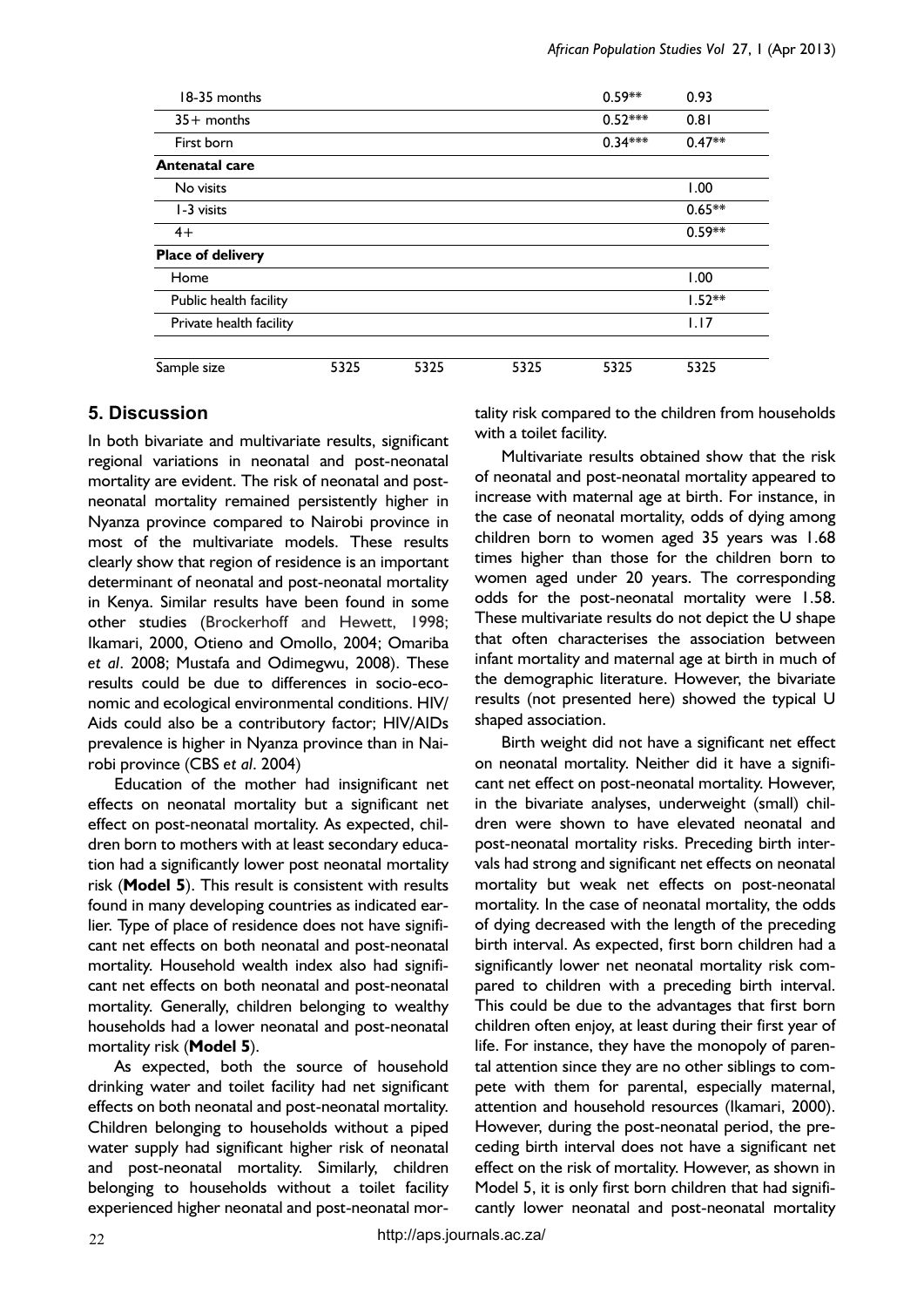risk compared to children with preceding birth intervals of under eighteen months.

Antenatal visits had strong and significant net effects on mortality both during the neonatal and post-neonatal periods. As expected, children whose mothers had sought antenatal care during their pregnancy had much lower neonatal and post-neonatal mortality risk than children whose mothers had not sought antenatal care. The risks of dying decreased with the number of antenatal visits. These results are empirical evidence of the beneficial effects of antenatal care. These results are consistent with those found in Pakistan (Mahmood, 2002). Similarly, the type of place of delivery had significant net effects on both neonatal and post-neonatal mortality. However, children delivered at a public health facility had significantly higher neonatal and post-neonatal mortality risk compared to children delivered at home. Children delivered in private health facilities had more or less the same neonatal and post-neonatal mortality risk as children born at home. Similar results have been found in Pakistan (Mohamed; 2003).

# **Conclusion**

The study recommends concerted efforts be made to reduce the high neonatal and post-neonatal mortality in the high mortality areas, particularly in Nyanza province. These could entail strengthening the capacity of existing child survival and HIV/AIDS and safe motherhood programmes and projects in these areas to improve quality of care and to widen access thereby increasing the uptake of the various child and maternal services.

The results obtained indicated children belonging to households without piped water supply and toilet facilities had elevated mortality risks. Improvement of access to piped water supply and household hygiene practices (including having clean and functioning toilets) will contribute to a reduction in neonatal and post neonatal mortality in the country. Therefore, this study recommends increased access to piped water supply in the country and for each household to have a clean and functioning toilet facility.

Efforts should also be made to increase birth intervals and to reduce child-bearing at early ages; also to encourage the uptake of antenatal care and have institutional delivery. In addition, efforts should be made to improve the quality of care in public health facilities.

# **6. References**

Addai, I. and Trovato, L. 1999. "Structural

assimilation and ethnic fertility in Ghana". *Journal* 

*of Comparative Family Studies* 30(3):409-427.

Allison, P. D. 1995. *Survival Analysis Using the SAS System: A Practical Guide*, Cary, North Carolina: SAS Institute Inc.

Allison, P.D. 1984. *Event History Analysis: Regression for Longitudinal Data*. Sage.

Arnaldo,C. 2004. "Ethnicity and Marriage Patterns in Mozambique". *African Population Studie*s 19(1): 143-164.

Bhanu, B.N. 1994. 'Úse of health Services in Hill villages in Central Nepal', *Health Transition Review*, 4(2): 151-166.

Bicego, George T., and J. Ties Boerma (1993) Maternal Education and Child Survival: A Comparative Study of Survey Data from 17 Countries. *Social Science and Medicine* 36:9, 1207-1227.

- Boerma, J.T. and G.Bicego, 1992. 'Preceding birth interval and child survival: searching for pathways of influence', *Studies in Family Planning* 23(4): 243- 267.
- Brockerhoff Martin and Hewett, P. 1998. Ethincity and Child Mortality in Sub Saharan Africa. Population Council Working Paper No. 107.
- Caldwell, J. 1979. 'Éducation as a factor in mortality decline: an examination of Nigerian data', *Population Studies* 33(3): 395-412.
- Caldwell, J. 1989. 'Routes to low mortality in poor countries'In J. Caldwell and G.M. Santow (eds). *Selected Readings in the Cultural, Social and Behavioural Determinants of Health Series* 1, Health Transition Centre, The Australian National University: Canbera: pp 1-46.
- Central Bureau of Statistics (CBS) [Kenya], Ministry of Health, and ORC Macro. 2004. Kenya Demographic and Health Survey, 2003. Calverton, Maryland: CBS, MOH, and ORC Macro.
- Chowdhury, Quamrul Hasan Chowdhury, Rafiqul Islam and Kamal Hossain, 2010 'Socio-economic determinants of neonatal, post neonatal, infant and child mortality', *International Journal of Sociology and Anthropology* Vol. 2(6), pp. 118-125, June 2010
- Curtis, S.L. Diamond Ian and MacDonald, J.W. 1993. Birth interval and family effects on post-neonatal mortality in Brazil. *Demography* 30(1): 33-43.
- Das Gipta, M. 1990. Death clustering , mother's education and determinants of child mortality in rural Punjab, India, In: What We Know About Health Transition: The Culutural, Social and Behavioural Determinants of Health. Health Transition Series 2(1): 441-461
- Esrey, S. A., and J. P. Habicht (1986) Epidemiologic Evidence for Health Benefits from Improved Water and Sanitation in Developing Countries.

http://aps.journals.ac.za/